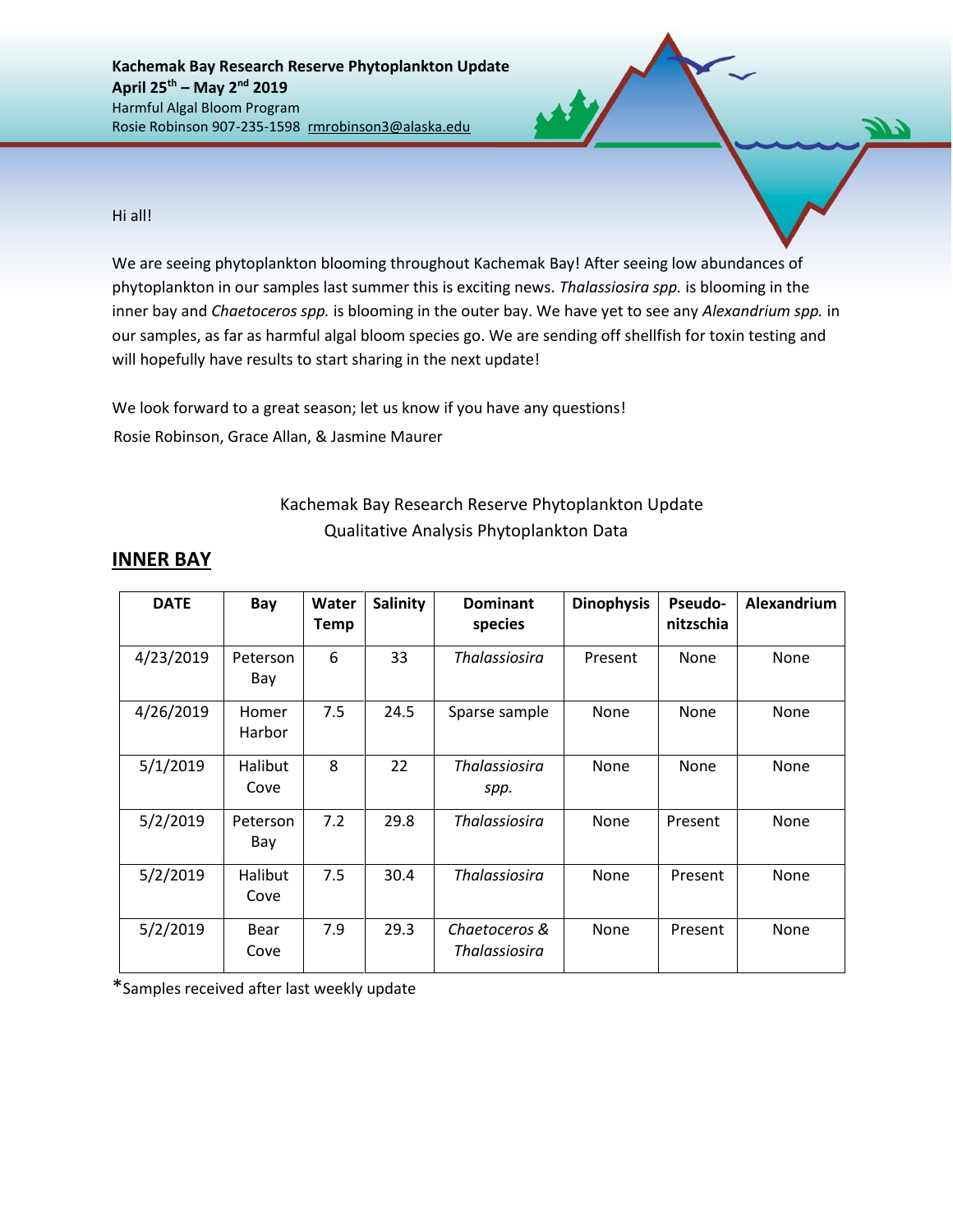## **OUTER BAY**

| <b>DATE</b> | Bay                        | Water<br><b>Temp</b> | Salinity | <b>Dominant</b><br>species                 | <b>Dinophysis</b> | <b>Pseudo-</b><br>nitzschia | Alexandrium |
|-------------|----------------------------|----------------------|----------|--------------------------------------------|-------------------|-----------------------------|-------------|
| 4/29/2019   | <b>Bootleggers</b><br>Cove | 7                    | 31       | Chaetoceros<br>spp.                        | None              | Present                     | None        |
| 4/29/2019   | Little<br>Jakolof          | 7                    | 31       | Chaetoceros<br>spp.                        | None              | None                        | None        |
| 4/29/2019   | Jakolof                    | 6.5                  | 31       | Chaetoceros<br>and<br><b>Thalassiosira</b> | Present           | Present                     | None        |
| 5/2/2019    | Jakolof                    | 7.2                  | 30.3     | <b>Chaetoceros</b><br>spp.                 | None              | Present                     | None        |
| 5/2/2019    | Kasistna                   | 7.4                  | 29.7     | Chaetoceros<br>spp.                        | Present           | Present                     | None        |

\*Samples received after last weekly update

## **RESSURECTION BAY**

| <b>DATE</b> | Bay                               | Water<br><b>Temp</b> | Salinity | <b>Dominant</b><br>species       | <b>Dinophysis</b> | <b>Pseudo-</b><br>nitzschia | Alexandrium |
|-------------|-----------------------------------|----------------------|----------|----------------------------------|-------------------|-----------------------------|-------------|
| 4/26/2019   | <b>SMIC</b><br><b>Dock</b>        | 5.9                  | 30.2     | Sparse<br>sample                 | None              | Present                     | None        |
| 4/27/2019   | <b>CIAA</b><br><b>Net</b><br>Pens | 7.5                  | 29       | Pseudo-<br>nitzschia<br>abundant | None              | Abundant                    | None        |